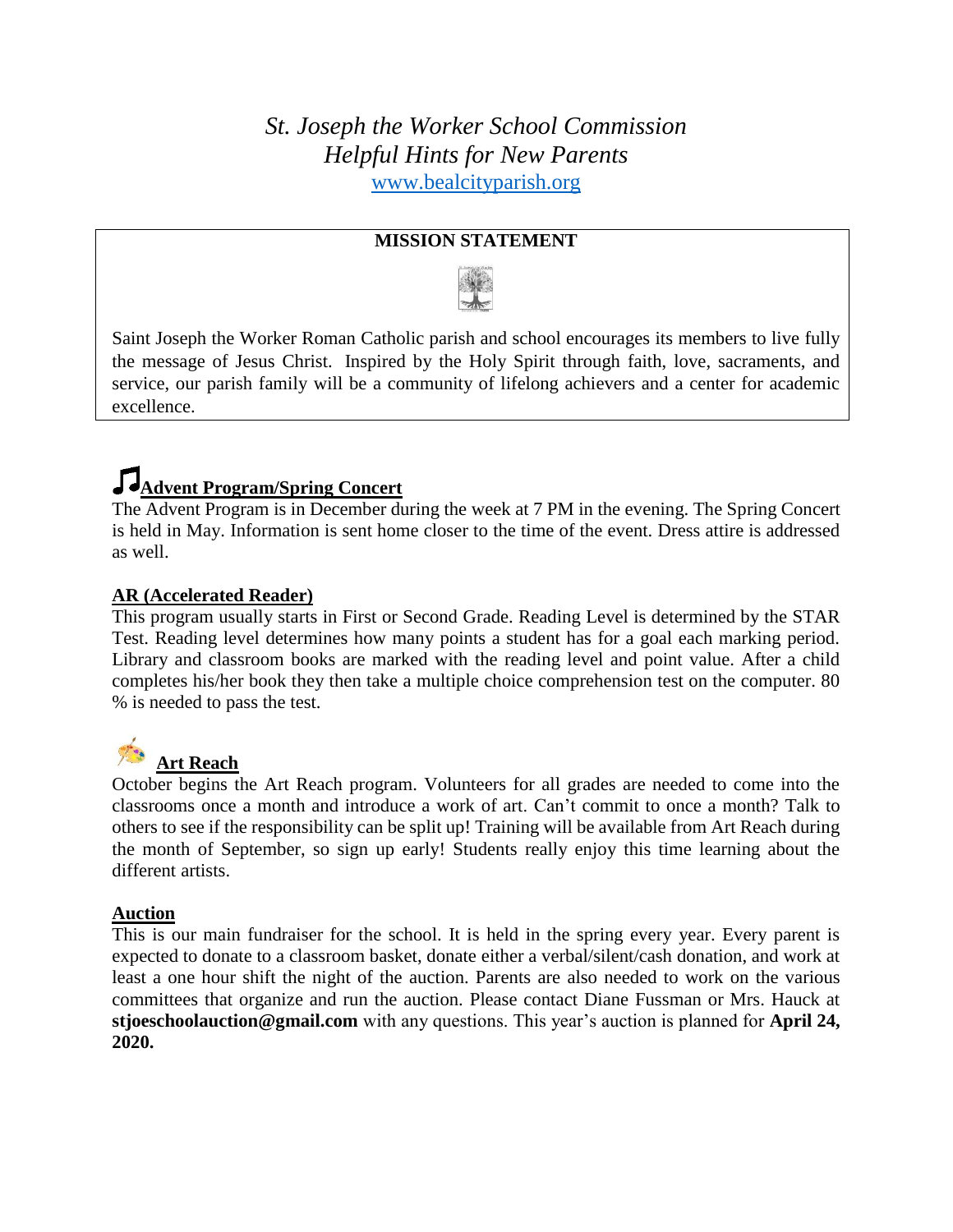#### **Box Tops/School Spirit UPC's**

The school will have contests at various times of the year to see what classroom can bring in the most points. Winning classrooms earn a special treat. You will be notified each time there is a contest.



#### **Catholic Schools Week**

A celebration for our school and faith! This begins the last Sunday in January and run through the week. Each day there will be a special event happening!

#### **Color Day**

The first Friday (school is in session) of the month. Students can wear sweatpants and shirts, t shirts, athletic wear, hoodies, etc. No sandals.

#### **Crop Walk**

This is our annual service project (held in October) for the REAP Food Pantry located at St. Henry Church. Parents, relatives, friends, etc. sponsor a student. You may donate a set amount of cans/nonperishables per lap, or a lump amount. The students walk around the playground for 30 minutes (younger students walk 6- 8 laps and older students walk between 9- 11 laps). Adults are welcome to walk as well. After the event volunteers are needed to transport the nonperishable items to St. Henry Church.

#### **Dress Code**

A detailed description is in the Parent/Student Handbook and there is a link on our website [www.bealcityparish.org.](http://www.bealcityparish.org/) If you have any questions, please call the school office. Sweatshirts that are not dress code can only be worn for outside time.



Questions? Use our school Facebook group to ask question and find out information on school happenings. Type in St. Joe's Parents group to join.

#### **Field Day**

Field Day is a day filled with fun outside activities and a treat. Date is set towards the end of the school year.

#### **Field Trips**

The students at St. Joe enjoy field trips throughout the year. Kindergarten, First, and Second Graders are on a three year rotation for field trips. They rotate between the Chippewa Nature Center, Potter's Park, and the Discovery Museum. The Second Graders go to the Mt. Pleasant Ice Arena one day a week for four weeks in the winter (usually February and March) to participate in the Learn to Skate Program. This is funded by the Ice Arena. Third Graders visit the Ziibiwing Center Museum, and Fourth Graders go to the Michigan Historical Museum and State Capitol. Fifth and Sixth Graders attend Camp Hayo Went Ha for three days in the fall.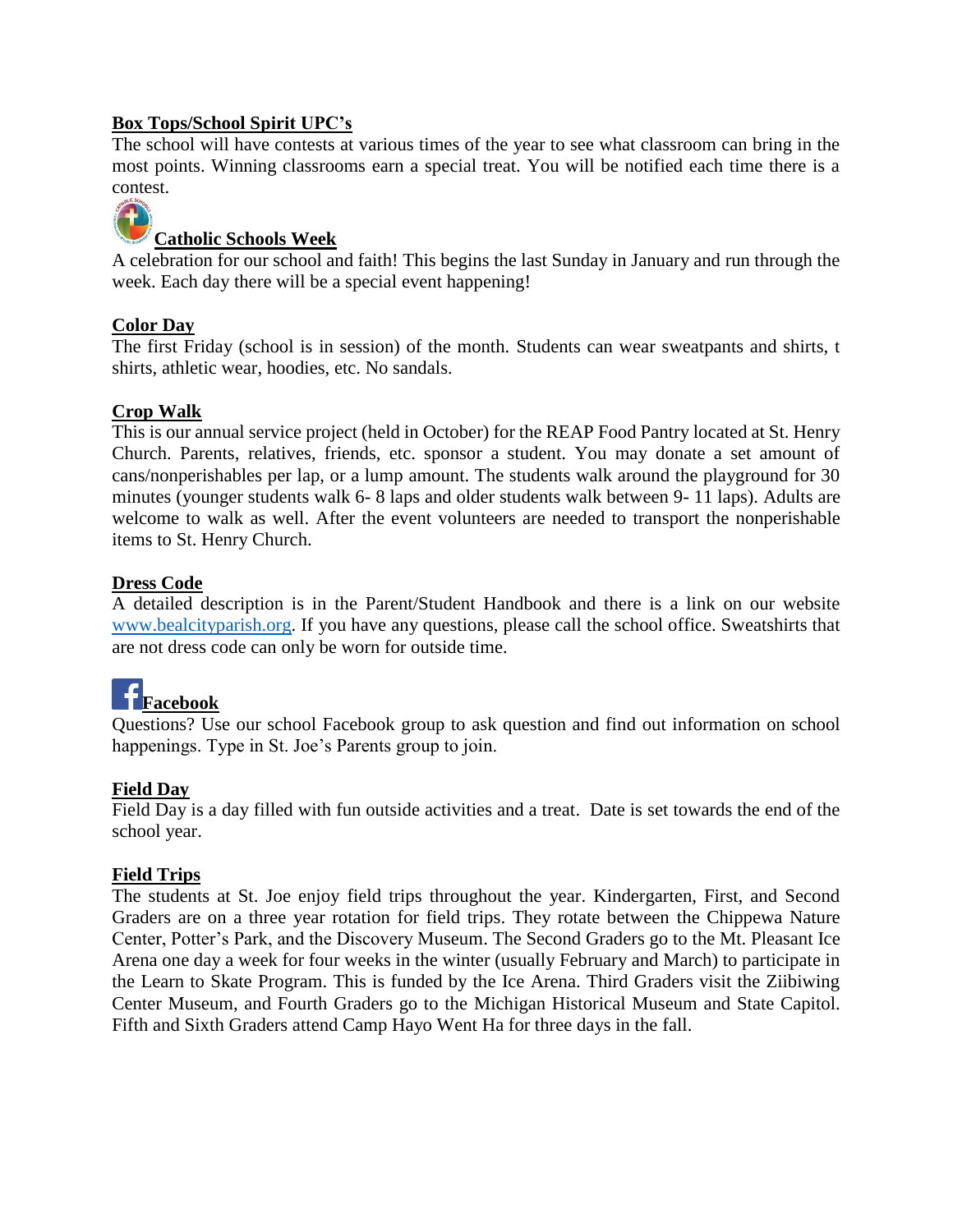## $T_{Mass}$

Students attend Mass weekly on Thursdays at 8 AM. The bell rings at 7:40 AM on these days. As a tradition, Kindergarteners and new students will be introduced by our Sixth Graders at a September school Mass. This is a real treat you do not want to miss!

Students are provided with envelopes at the beginning of the school year. They are to bring those envelopes to weekend or school Mass with their time, talent or treasure. Money collected is donated to local charities.

#### **Monthly Bulletins**

In order to facilitate communication and keep parents informed of what is happing at St. Joseph the Worker School, we will send you an email reminder of when the monthly newsletter is ready for you to view at [www.bealcityparish.org.](http://www.bealcityparish.org/) It can be expected the first week of each month. Paper copies are available upon request. Please read it carefully to find out about upcoming events and school happenings. Also check the Google calendar link to stay informed on upcoming events.

#### **Parties**

These are held on Halloween, Christmas, and Valentine's Day. Teachers will be in contact with the parents about games and treats. All parents and family members are welcome to attend. Parties usually begin at 1:30 PM.

#### **Reconciliation/Confirmation/First Communion**

The Second Grade Sacrament Programs are done outside of school to include all the children of the parish. Sandy Boge our Religious Education Director schedules these classes.

## **School Supplies**

These are posted on the website. Please replenish after Christmas. Little ones go through lots of pencils and glue!

### $\frac{\text{C}}{\text{CARD}}$  **SCRIP**

Do you shop weekly at Meijer, Wal Mart or Target? Go to the movies or out to dinner? Need gas for your automobile? If so, why not purchase a gift card from the school office to pay for your purchases? A percentage of the money you spend comes back to our school. Many options are available. Please contact the school office at 644-3970 for a complete list.

#### **Sending Things to School**

Please label ALL your child's items. We do have a lost and found box if you are missing anything. If you are sending a note or money, please put it in an envelope with your child's name and teacher's name.